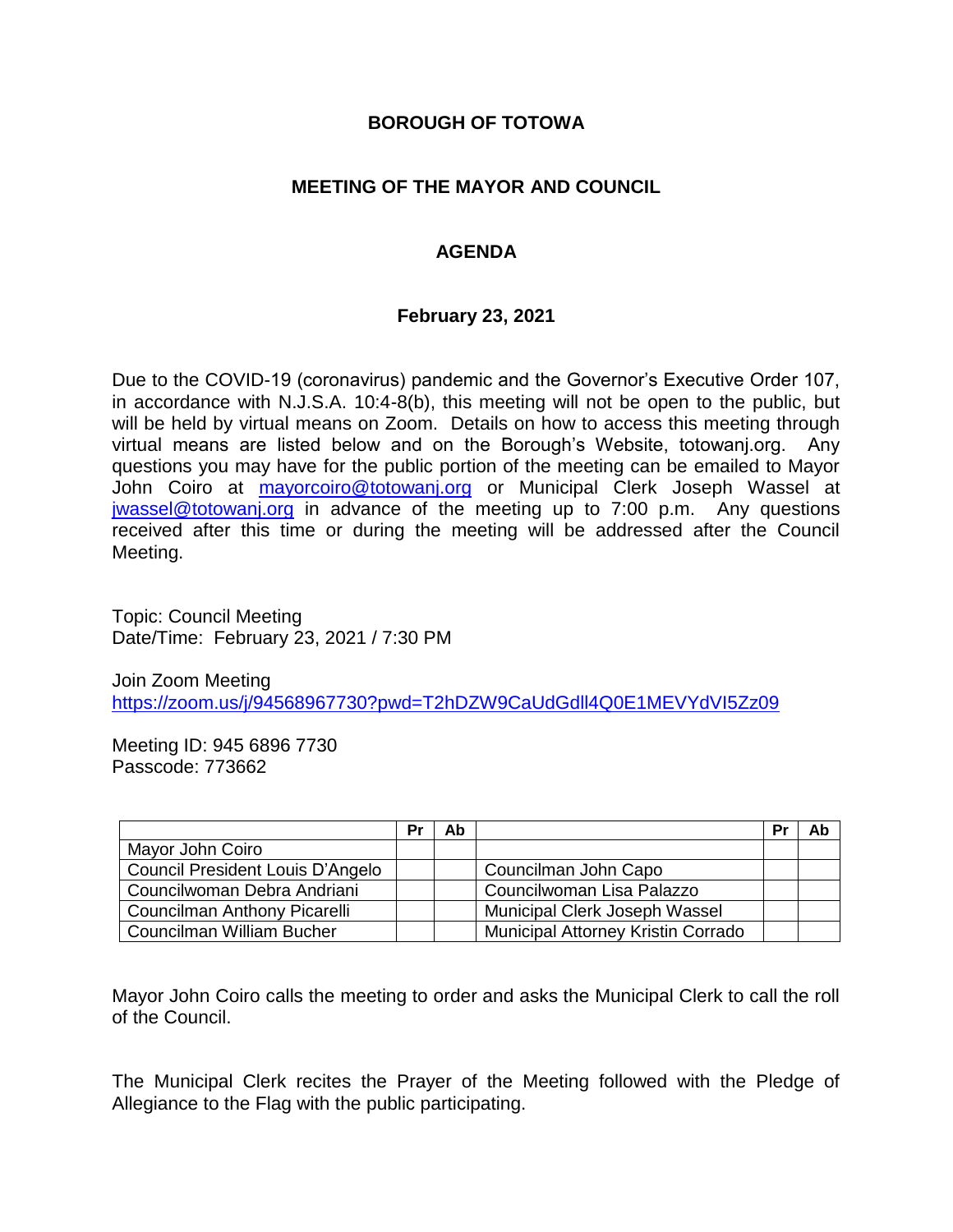The Statement of the Meeting (Open Public Meetings Act) is read by the Municipal Clerk.

Report from Members of the Council, Municipal Clerk and Municipal Attorney.

Mayor Coiro will announce if any citizens emailed any questions pertaining to the public portion of the meeting.

#### **CITIZENS HEARD:**

Any questions you may have for the public portion of the meeting can be emailed to Mayor John Coiro at [mayorcoiro@totowanj.org](mailto:mayorcoiro@totowanj.org) or Municipal Clerk Joseph Wassel at [jwassel@totowanj.org](mailto:jwassel@totowanj.org) in advance of the meeting up to 7:00 p.m.

Minutes of the Mayor and Council for the meeting of February 9, 2021.

### **COMMITTEE ON FINANCE: PICARELLI, D'ANGELO, CAPO.**

Resolution No. 2021-05 for the payment of bills.

Resolution authorizing the Treasurer to issue refunds to various property owners due to the overpayment of  $1<sup>st</sup>$  Quarter 2021 taxes.

Resolution authorizing the Tax Collector to adjust  $1<sup>st</sup>$  &  $2<sup>nd</sup>$  Quarter 2021 taxes for Barbara Casperson, 250 Dewey Avenue, Block 117, Lot 10 as Surviving Spouse of a Veteran due to a 100% Exemption for a 100% permanent and total disability.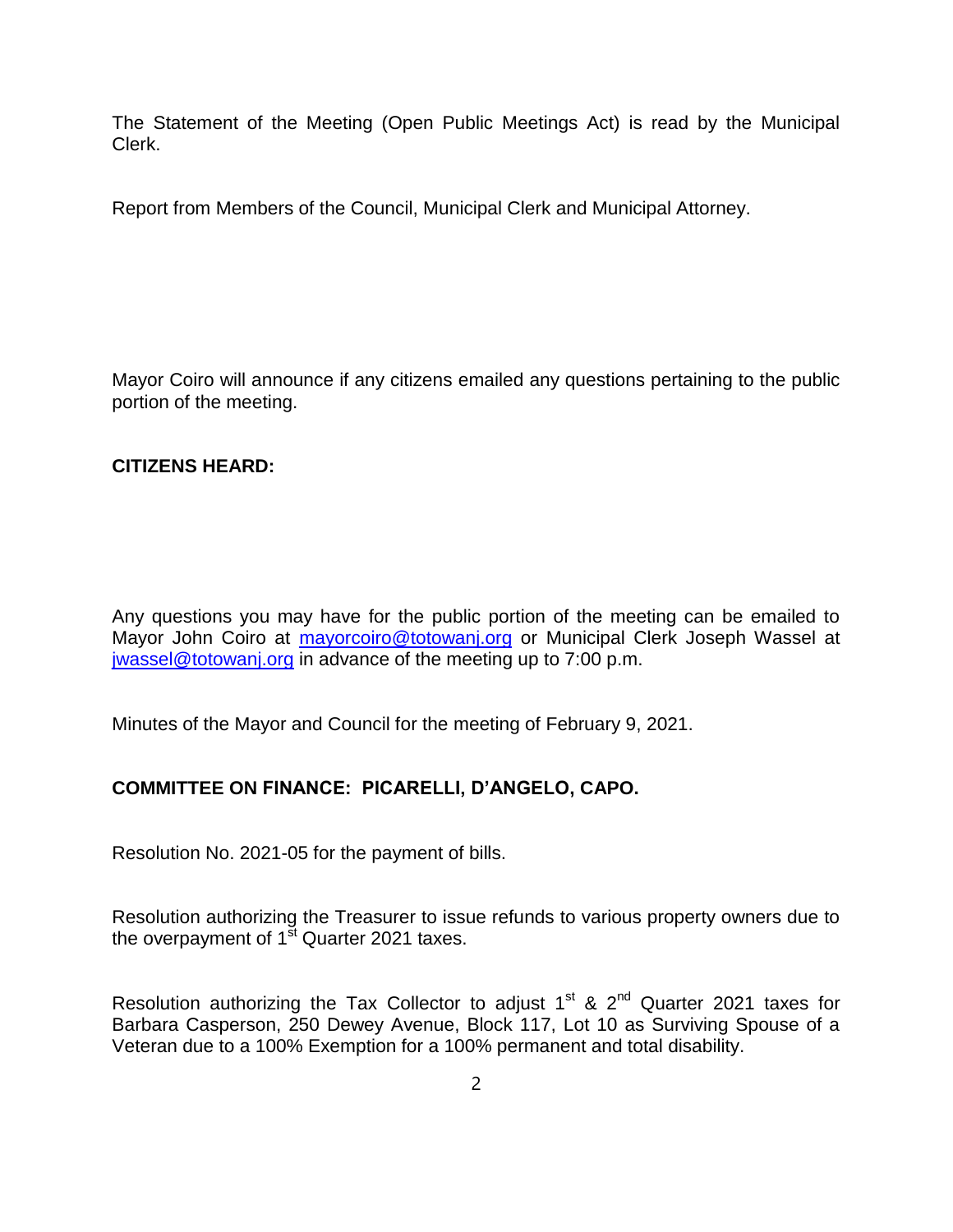Resolution Authorizing Emergency Temporary Appropriation.

# **COMMITTEE ON PUBLIC SAFETY: D'ANGELO, CAPO, BUCHER.**

No report.

# **COMMITTEE ON PUBLIC WORKS: BUCHER, PALAZZO, PICARELLI.**

Change Order No. 1 for a net decrease of \$27,939.16 and Payment Estimate No. 2 in the amount of \$213,587.90 to Mike Fitzpatrick & Son, Inc. for the Jefferson Place & Raphael Road Improvements.

Change Order No. 1 for a net decrease of \$11,129.00 and Payment Estimate No. 2 (Final) in the amount of \$59,276.30 to AJM Contractors, Inc. for the 2018 Road Program.

Retirement letter from DPW Laborer Todd Pohlman.

### **COMMITTEE ON ENG. & PUB. PROPERTY: CAPO, ANDRIANI, D'ANGELO.**

Accept the bids for the William Place Pump Station Upgrade.

Recommendation of the Engineer and resolution to award the contract for the William Place Pump Station Upgrade to the lowest responsible bidder.

Resolution Authorizing HVAC And Boiler Preventative Maintenance Agreement.

### **COMMITTEE ON LIAISON & INSPECTION: ANDRIANI, BUCHER, PALAZZO.**

No report.